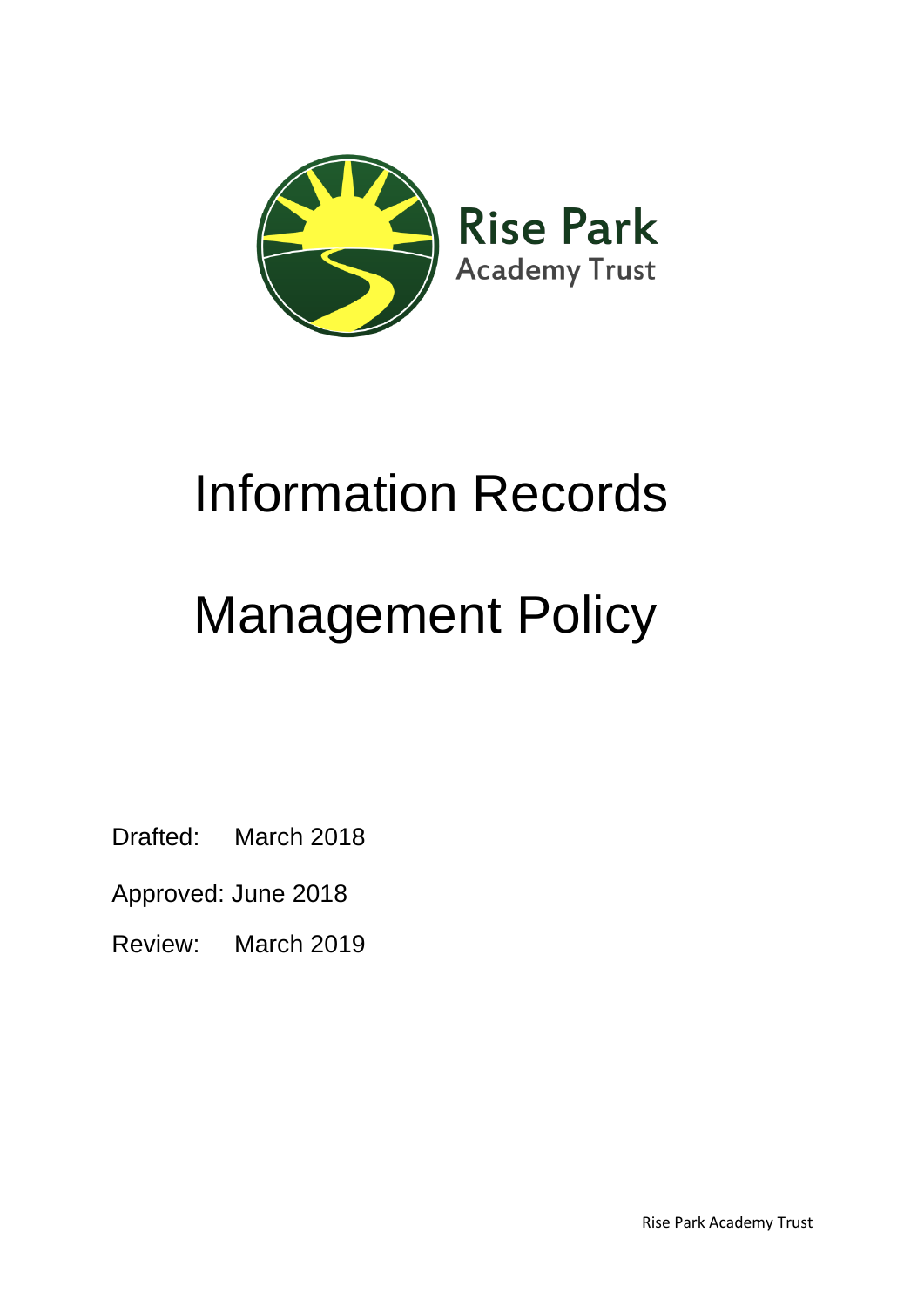## **Document History**

| <b>Purpose</b>           |                                                                                                            |
|--------------------------|------------------------------------------------------------------------------------------------------------|
| <b>Document Purpose</b>  | To provide a policy on Records Management for<br><b>Rise Park Academy Trust</b>                            |
| Document developed<br>by | Senior Leadership Team                                                                                     |
| <b>Document Location</b> | This document is located on the school websites:<br>www.riseparkinfants.co.uk<br>www.riseparkjuniors.co.uk |

| <b>Revision</b>     |            |
|---------------------|------------|
| Implementation date | March 2018 |
| <b>Version</b>      | Final v1   |
| <b>Status</b>       | Final      |

| <b>Approvals</b>                               |                                                                                                              |
|------------------------------------------------|--------------------------------------------------------------------------------------------------------------|
| <b>Senior Leadership</b><br>Team               | Create the policy and lead the review of the<br><b>Records Management Policy</b>                             |
| <b>Headteacher/SBM</b>                         | Oversee the policy through the school's approval<br>process                                                  |
| <b>Schools Approval</b>                        | Approve the policy and changes made as part of a<br>review, recommending adoption to the MAT<br><b>Board</b> |
| <b>MAT Board Resources</b><br><b>Committee</b> | Approve the adoption of the policy for the school                                                            |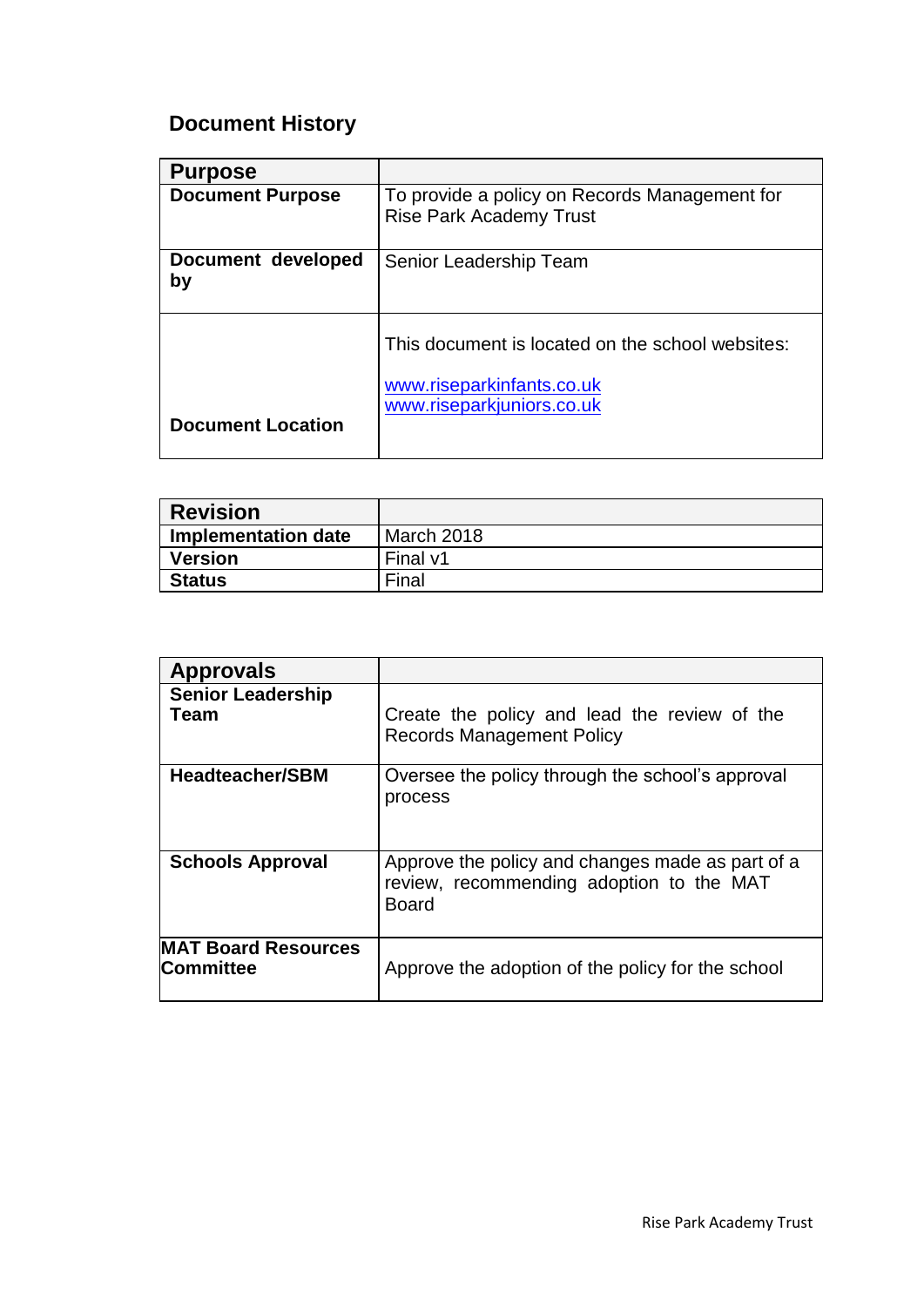| 1. |  |
|----|--|
| 2. |  |
| 3. |  |
| 4. |  |
| 5. |  |
| 6. |  |
| 7. |  |
| 8. |  |
| 9. |  |
|    |  |
|    |  |
|    |  |
|    |  |
|    |  |
|    |  |
|    |  |
|    |  |
|    |  |
|    |  |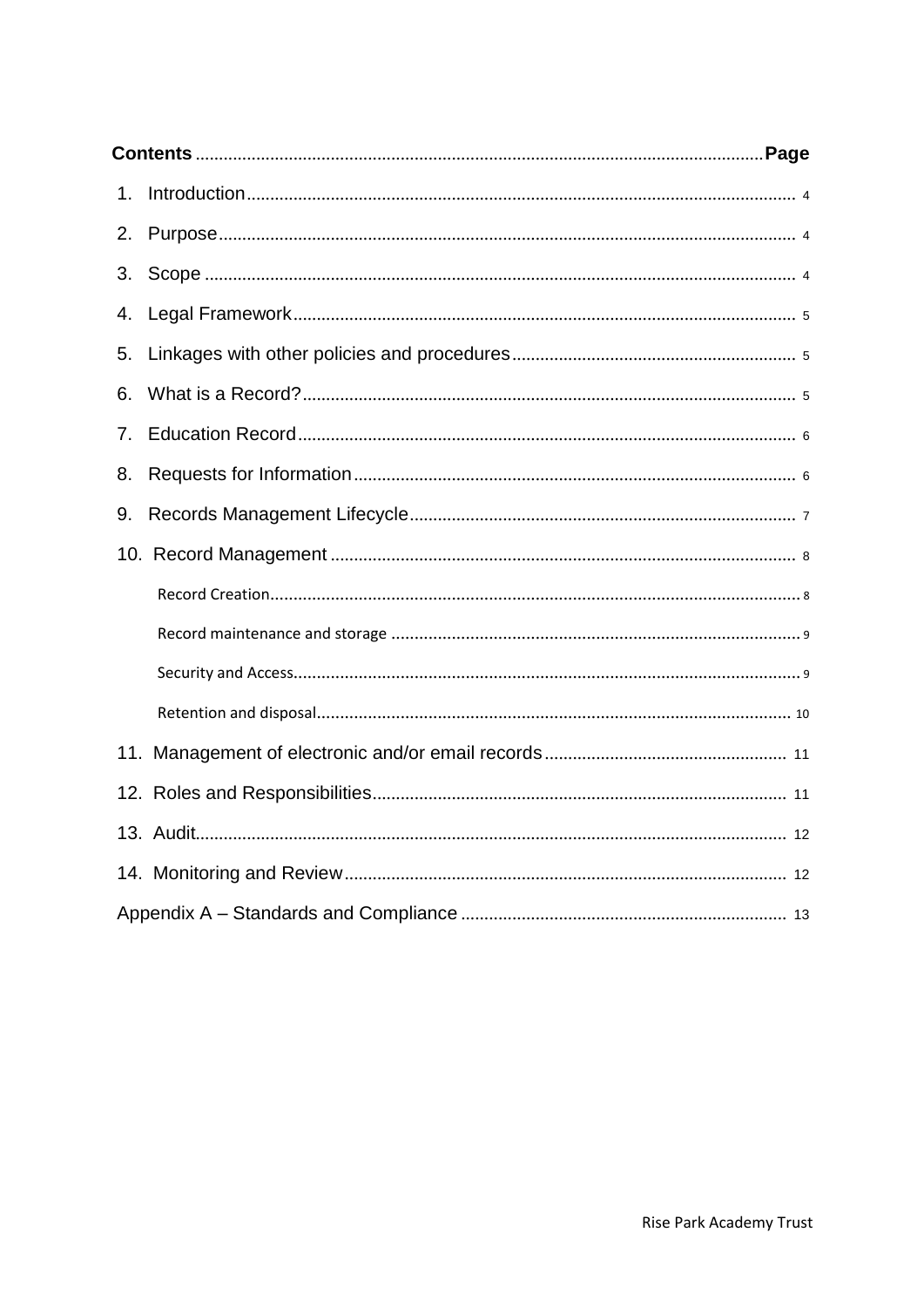#### <span id="page-3-0"></span>**1. Introduction**

Information is a key asset and schools create, receive and handle vast amounts of it. It is vital that the best use is made of this asset through effective policies and procedures, to inform decision making, improve accountability, and enhance services to pupils. This means having a consistent view on how Information is managed, created, stored, retrieved, retained, disposed of and shared.

There can be significant risks in not managing information appropriately. For example organisations have been fined for not looking after information adequately or have been criticised for not being able to supply information promptly in response to a Freedom of Information request.

Rise Park Academy Trust recognises that by efficiently managing its records, it will be able to comply with its legal and regulatory obligations and to contribute to the effective overall management of the school. This document provides the framework through which this effective management can be achieved and audited.

#### **2. Purpose**

The purpose of this policy is to ensure that Rise Park Academy Trust's records are managed appropriately. The key objectives are to:

- Build an information management culture where records are managed consistently;
- Ensure compliance with legislation and standards;
- Manage records so that they can properly support the school's objectives;
- Make better use of physical and electronic storage space;
- Ensure information is accessible when appropriate and required;
- Ensure records are maintained in a safe and secure environment;
- Ensure records are kept for no longer than is necessary in accordance with Retention and Disposal standards and disposed of or retained correctly;
- Ensure the school's vital records are identified and protected (i.e. those required to maintain business continuity in the event of a disaster, and without which the school could not operate);
- Make better use of employee time;
- Ensure employees receive appropriate training in records management.

#### **3. Scope**

This policy applies to all records held by or on behalf of Rise Park Academy Trust, where the policy has been adopted by the Board of Directors. This includes information on paper and in electronic formats.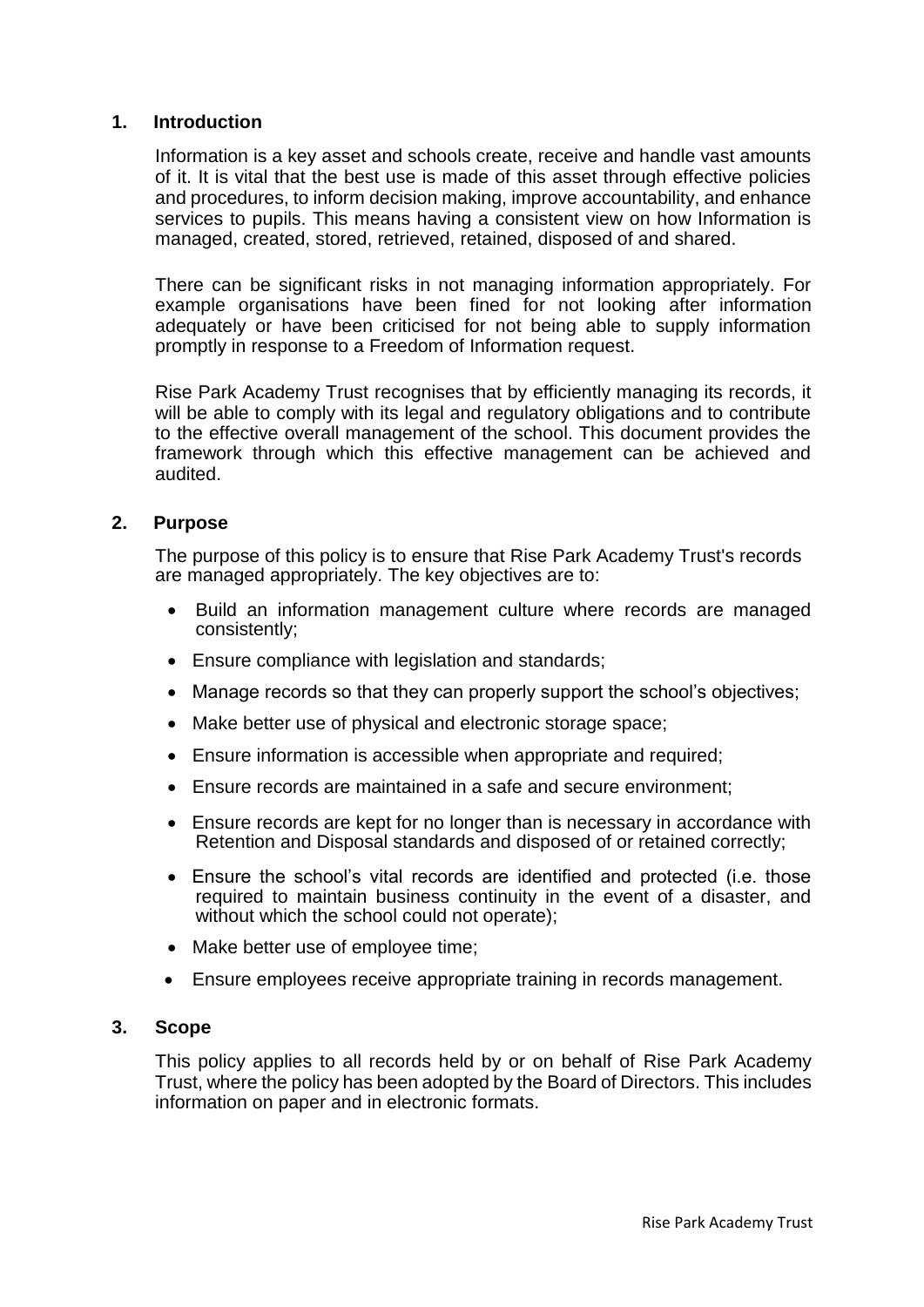<span id="page-4-0"></span>The scope of this policy extends to:

- Employees, contractors, volunteers, agencies and partner organisations operating on behalf of the school;
- Employees working at home, from home or remotely;
- Directors/Governors whilst working on school related business.

#### **4. Legal Framework**

The school must comply with all relevant statutory UK and European Union legislation, including the following that have links to Records Management:

- Freedom of Information Act 2000
- Environmental Information Regulations 2004
- Common law duty of confidence
- Copyright, Designs and Patents Act 1988
- Children Act 2004
- Equality Act 2010
- Re-use of Public Sector Information Regulations 2005
- Limitations Act 1980
- Education Act 2010
- Education (Pupil Information) Regulations 2008

More information can be found in Appendix A.

#### **5. Linkages with other policies and procedures**

This policy is supported by other policies, standards and procedures, including:

- Rise Park Academy Trust's Complaints Policy
- Privacy Notices 2018

#### **6. What is a Record?**

It is important, to make a distinction between what is and is not a record. According to the ISO 15489 standard for the management of records, a record is:

*"Information created, received, and maintained as evidence and information by an organisation or person, in pursuance of legal obligations or in the transaction of business."*

Essentially, it is a record of the School's business that requires effective management and preservation. Examples of records include:

- <span id="page-4-1"></span>• Correspondence.
- Meeting minutes.
- Education Records.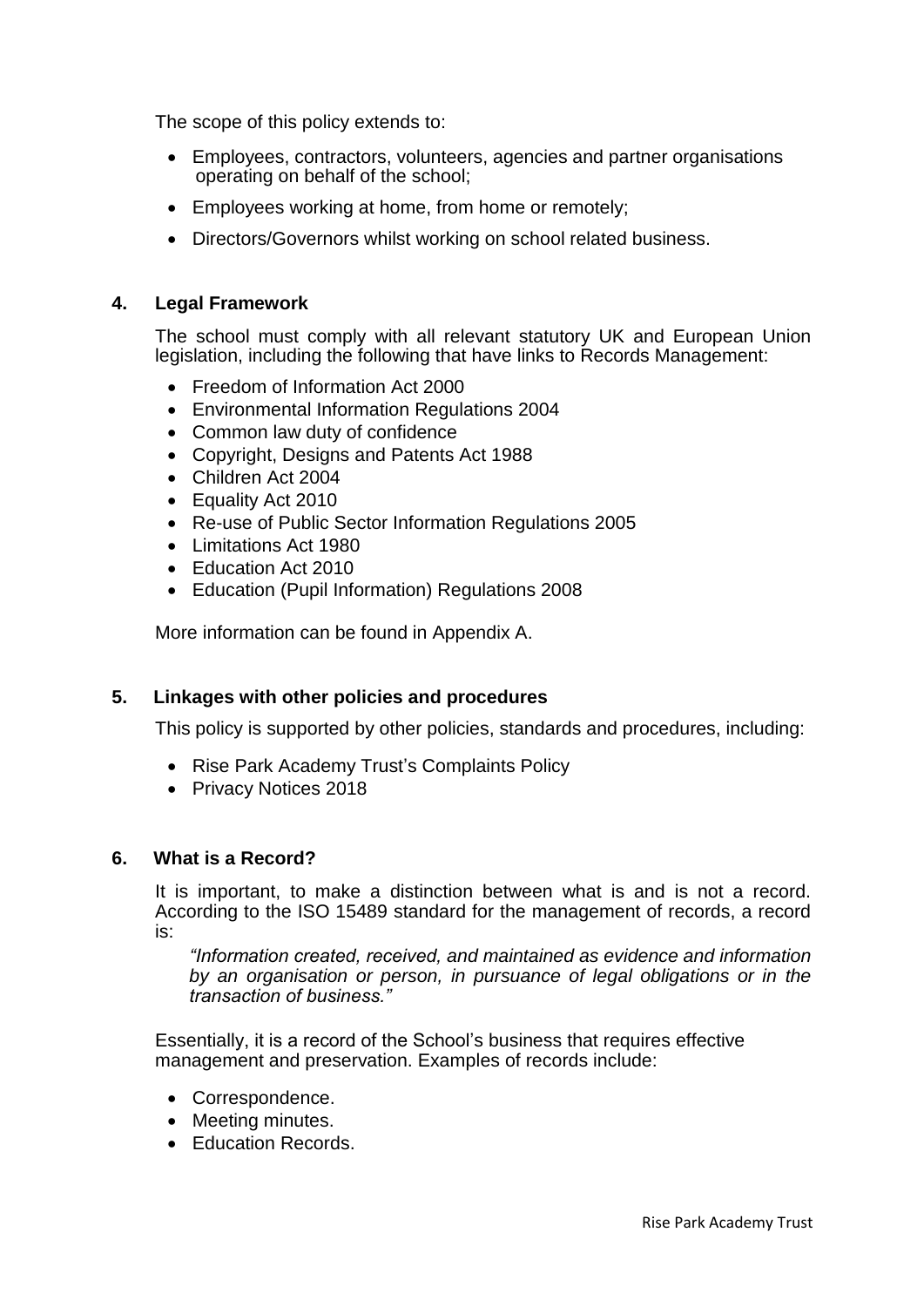A non-record, by definition, is an item of information that does not require the same rigour of management as that required for records and is of immediate value only. Non-records will be disposed of once they have served their useful purpose.

#### **7. Education Record**

The Board of Directors of Rise Park Academy Trust is responsible for ensuring that the school maintains an Education Record for each pupil. The Education Record will be the principal record that charts and individual pupil's progress through the Education System and should be managed as set out in this policy, but also as set out in the Pupil Information Regulations 2008 and Information and Records Management Society adapted Records Management Toolkit for Schools.

The Transfer to another School form using a Common Transfer File (CTF) should be used to transfer the Education Record to another school. The form should also be used to detail the transfer of electronic records. The transfer form should be emailed securely by the sender and received securely by the recipient school.

#### **8. Requests for Information**

Good records management will enable compliance with requests for information under legislation, most notably the Freedom of Information Act 2000 (FOIA), Environmental Information Regulations 2004 (EIR) and Data Protection Act 1998 (DPA). The production of the School's Data Protection Policy is also dependent on records being properly managed and this again will ensure compliance with the FOIA.

The DPA in principle five states that information should not be kept for longer than necessary and principle seven states that information must be kept secure. Correct records management will enable compliance.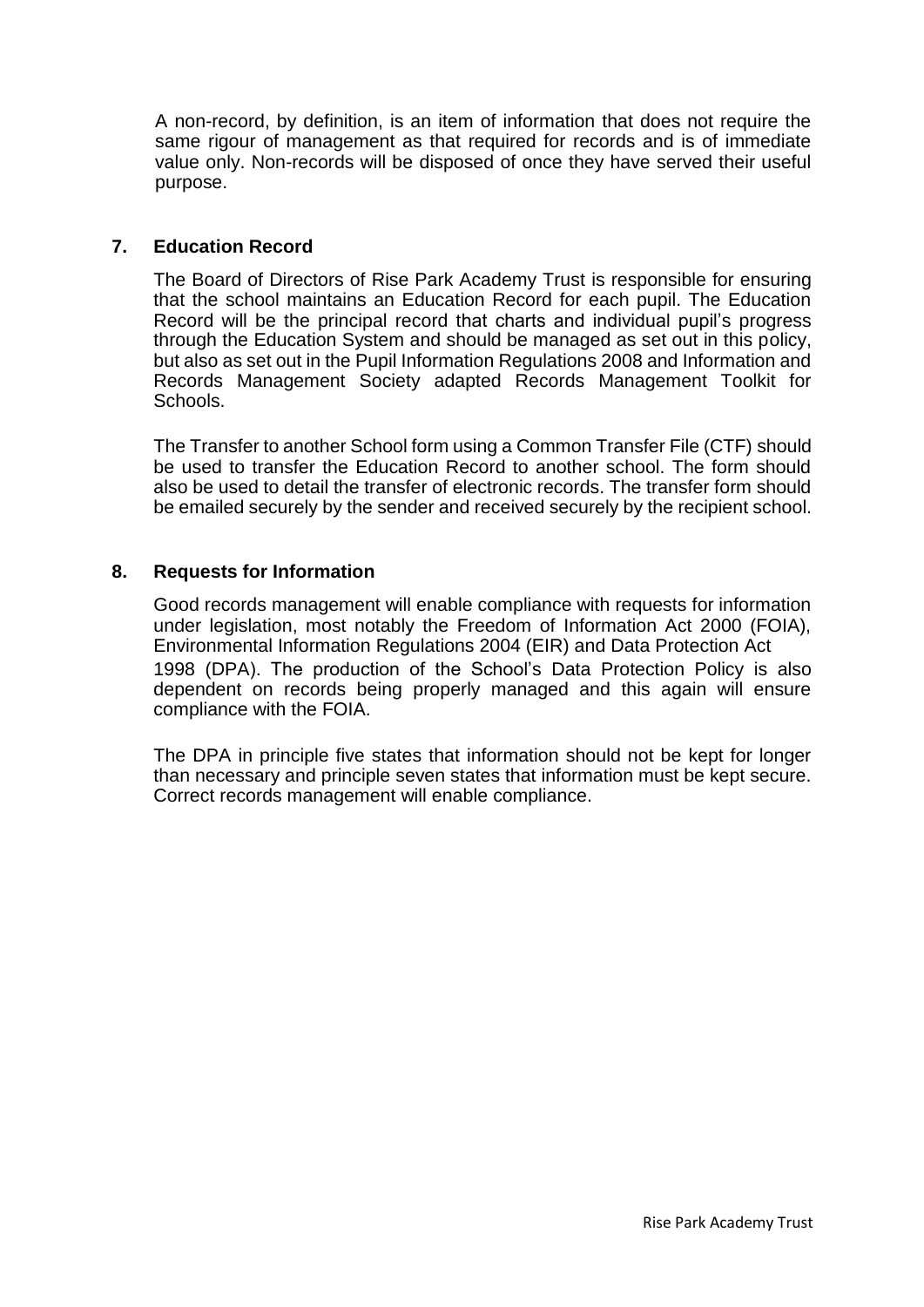#### <span id="page-6-0"></span>**9. Records Management Lifecycle**

All information goes through a lifecycle, from its creation to its disposal. See below for an example of a typical information lifecycle and explanatory notes:



- **Pre creation** deciding what information needs to be captured as a record and how.
- **Create/receive** information that needs to be kept as a record can enter the school in many ways. Some is created within; some comes from external sources.
- Index/classify the addition of descriptive information to records to, for example make them easier to find, manage the different versions, and show the level of protection required and the date on which disposal should be considered.
- **Process**  records may need to be processed at any point (have something done to them) in order to achieve school business aims.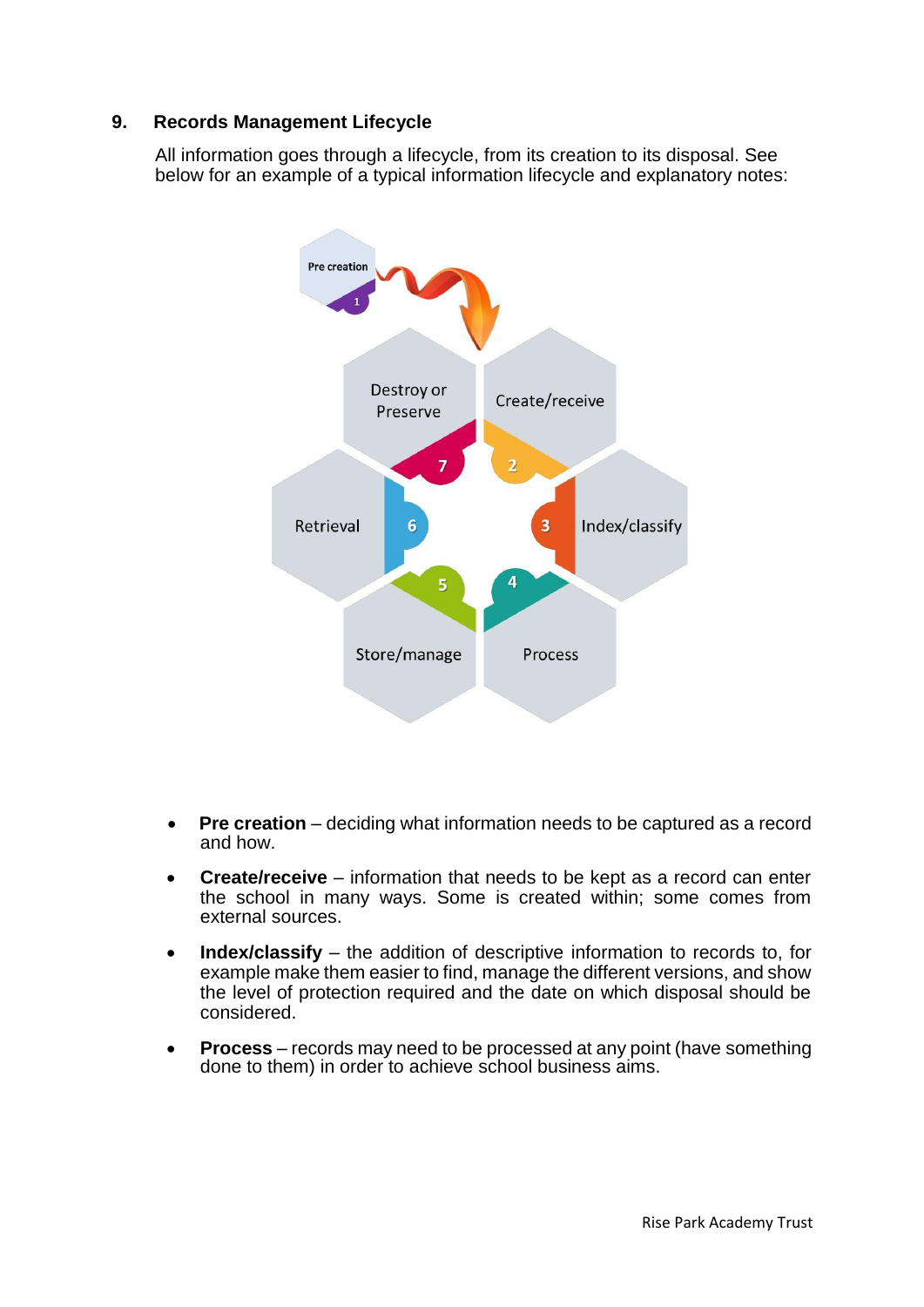<span id="page-7-0"></span>**Store/manage** – identifying whether records are electronic or physical and how/where they should be stored to preserve integrity and authenticity and so they are secure but can be efficiently accessed by those who need to use them and are authorised to do so.

Active records are those requiring frequent access and they should generally be stored electronically in the immediate workplace. Inactive records requiring infrequent access should generally be stored elsewhere in the school or in another location.

- **Retrieval**  the finding of stored records by those who are entitled to search for them.
- **Destroy or Preserve** if records do not need to be retained permanently, have outlived any business or statutory requirement to retain further and have reached the disposal date they should be destroyed.

#### **10. Record Management**

Rise Park Academy Trust has in place a record keeping system (paper and electronic) so that records are managed to an agreed set of standards, as follows:

#### **Inventory of Records and File Plan**

An Inventory of Records will be produced to keep a log of what records are held, where, why and how. Also included will be information such as:

- Whether duplicate copies are kept, why and which is the primary record.
- Whether the record is considered 'vital' and where the back-up is kept.
- The retention period that applies.

The inventory will be updated when records are created or received and when they are moved to somewhere different or disposed. The reason for movement or disposal will be recorded.

If a record is part electronic and part paper how the two will be cross referenced will be included.

#### **Record Creation**

When records are created or received, so that they can be properly managed the school will consider adding the following information to records:

- A reference number if the record is part of a series of records.
- A front file cover for paper records stating the contents of the file.
- A standard way of naming records.
- Page numbering to show the page number and number of pages.
- Version control.
- A means of showing that the record contains personal or sensitive information.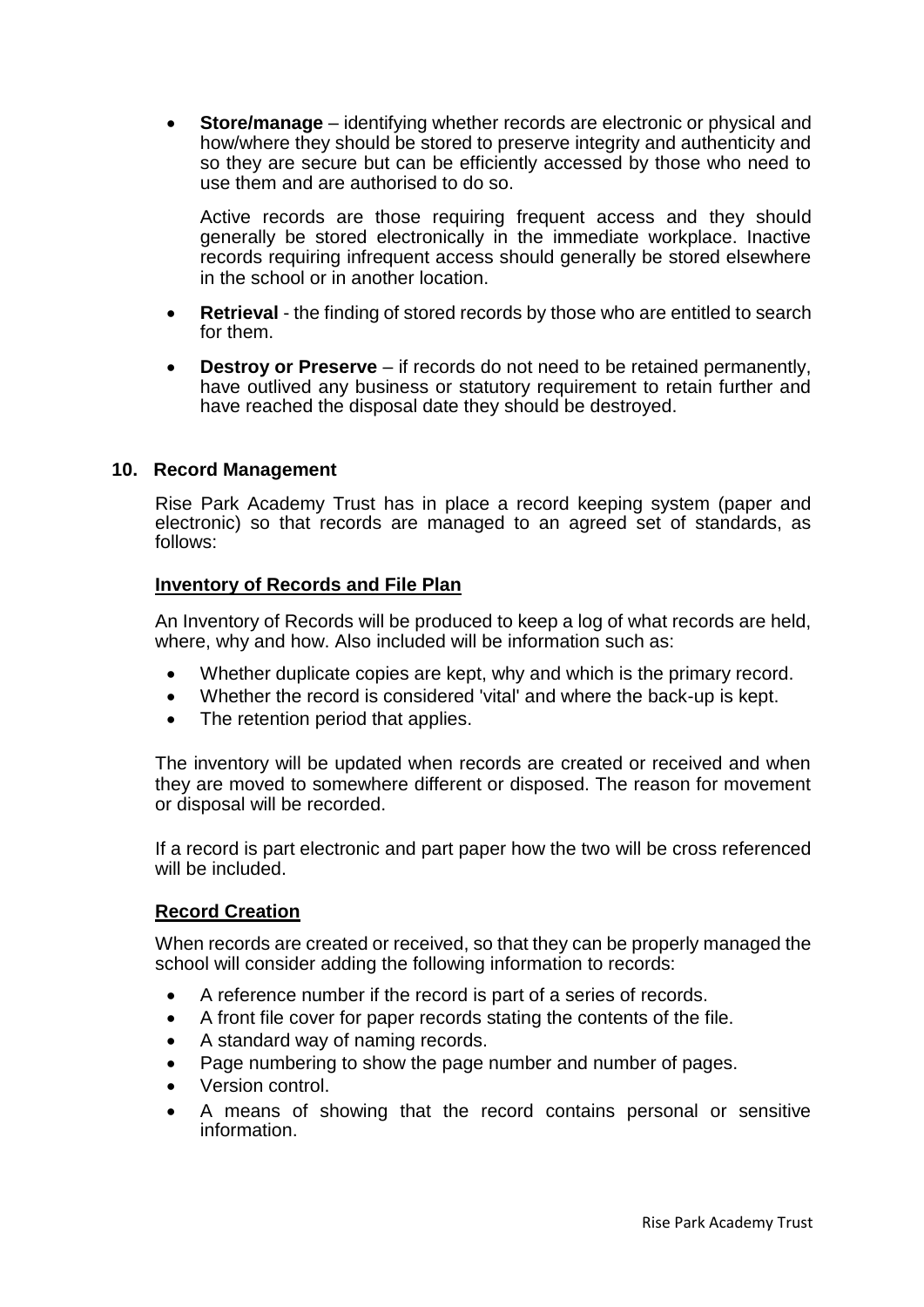- <span id="page-8-0"></span>Who is permitted to access the record.
- Name of creator.
- Creation date or receipt date.
- Whether the record is classified as 'vital'.
- Retention period, the date on which disposal and the action that should be taken.
- Storage location.

#### **Record maintenance and storage**

The record keeping system will provide suitable storage with the necessary protection and it will be kept up to date. This will include:

- Ensuring that appropriate physical or electronic storage space is provided.
- Monitoring the movement and location of records and keeping an audit trail of movements.
- Ensuring that records are filed promptly and correctly as set out in the File Plan and that any records that need to be temporarily moved from the usual storage place are returned as soon as possible.
- Controlling access to records.
- Ensuring authenticity so that records retain their legal integrity by taking into account the principles of the BS BIP 0008 for Legal Admissibility standard.
- Ensuring future access by considering the preservation of digital records, how paper records are printed and the standard of the facilities used to to store paper records.
- Identifying 'vital' records and applying the appropriate protection.

#### **Security and Access**

The record keeping system will provide the appropriate level of security for records, whilst ensuring they are accessible when they need to be. This requires controls including:

- Procedures to document access to personal or confidential records.
- Employees being aware of the types of information they can access for their roles.
- An annual review of who has access to personal and confidential records with amendments to access where necessary.
- Employees not accessing or creating personal or confidential records on mobile devices, unless these devices are approved by the council and are either encrypted or have a secure workspace.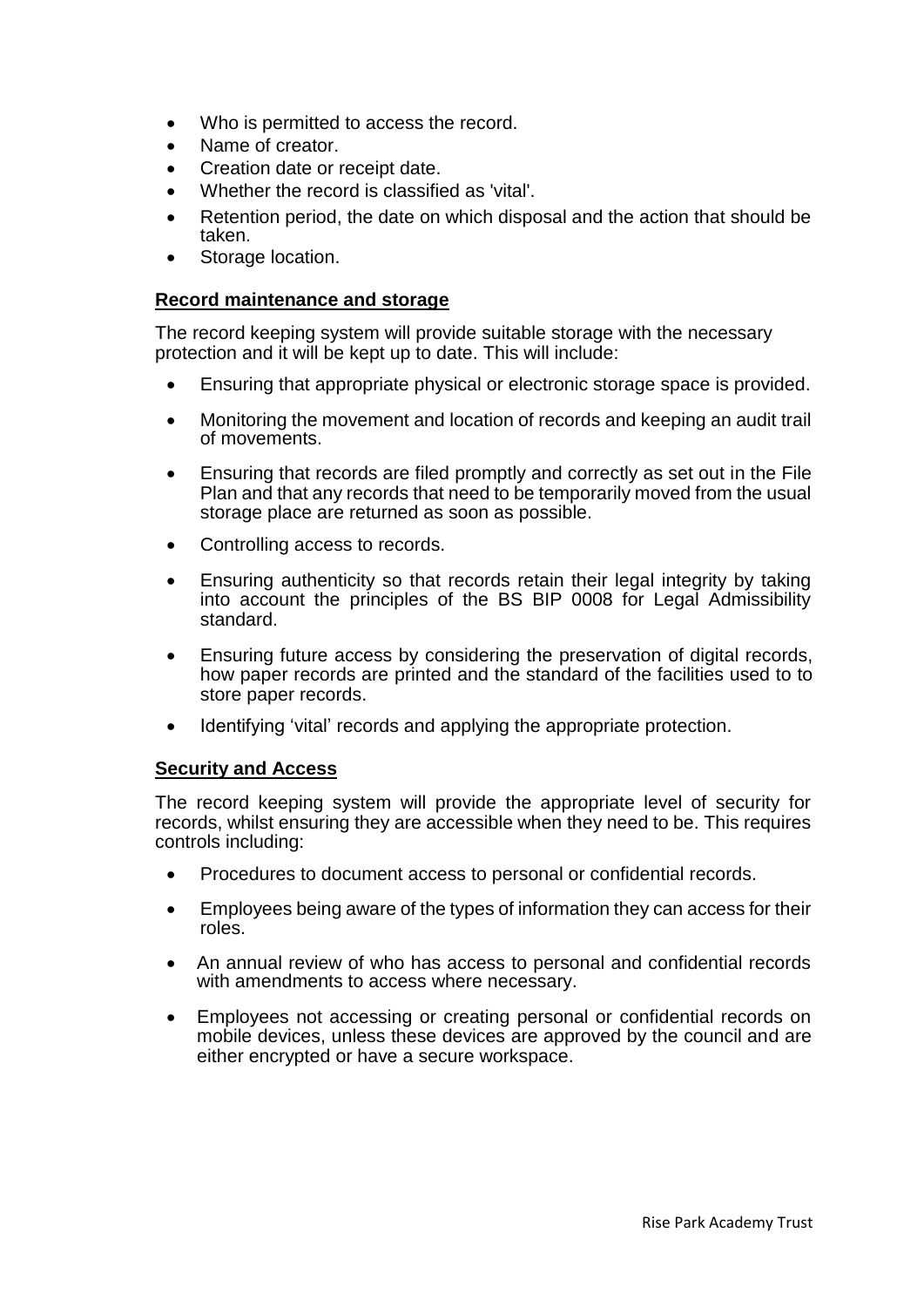#### <span id="page-9-0"></span>**Retention and disposal**

The Records Retention Schedule for schools sets out the **minimum time** records should be kept for and the action that should be taken at the end of the retention period. This is based on Information and Records Management Society (IRMS) guidelines.

Retention periods specify the minimum time a record should be kept and what action should be taken at the end of that period. This is called a review. The retention period will commence from a trigger event (such as the closure of a file).

Reaching the end of the minimum retention period does not always mean the record should be destroyed. In some cases the record may be retained longer or transferred to permanent archive. Records being retained longer by the school must be assigned a further review date and this should be updated at each future review.

All records will be disposed of in accordance with the School's Data Protection Policy.

The disposal of records containing personal information that should no longer be kept is necessary to comply with the Data Protection Act 1998, in that principle five requires that records are only kept for as long as is necessary. It is also required for the efficient management of other records so that the school can function properly, to keep physical or electronic storage to a minimum and so as not to hinder access to information. The Code of Practice in section 46 of the Freedom of Information Act 2000 recommends how general records should be managed. The code is not a legislative requirement but complying with the FOIA is and not following the Code is likely to result in non-compliance with the FOIA.

The aim of the retention and disposal process is to ensure that:

- The review date at the end of the retention period is captured when creating records or receiving records.
- Records reaching the end of the minimum retention period are reviewed and a decision made about whether to dispose of the record or keep it longer.
- The Inventory of Records is kept updated to reflect disposal or further retention decisions taken.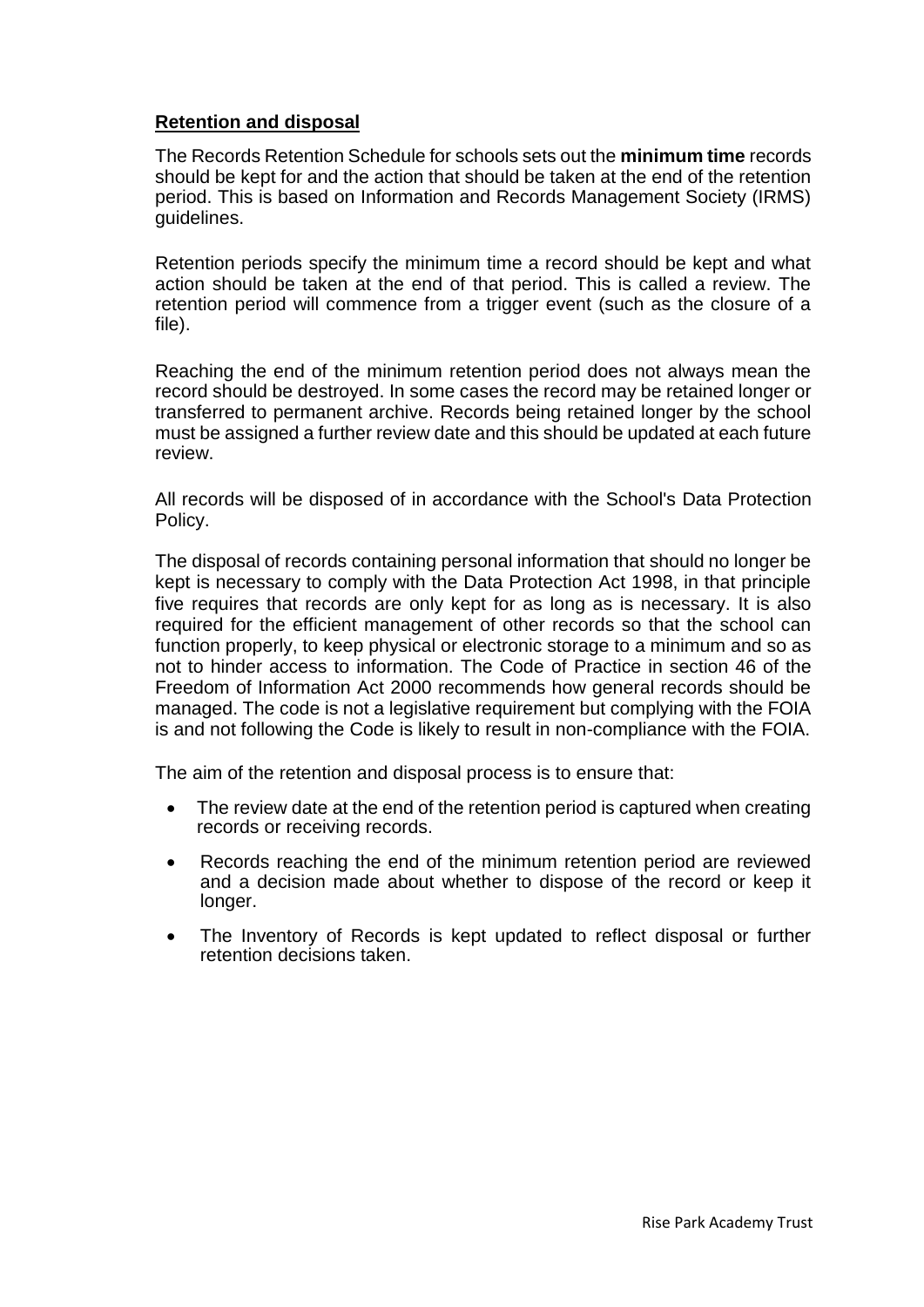- <span id="page-10-0"></span> Disposal of records documentation is completed, signed by the Head teacher and retained whenever a record is disposed of. (This may be necessary to provide evidence that a record is no longer held, for example in response to a Freedom of Information request).
- If records are transferred to official archives for permanent preservation transfer of records documentation is completed, signed by the Head teacher and retained.
- Records subject to an outstanding request for information or legal proceedings will not be destroyed until after the request has been answered and/or the legal proceedings are completed.
- Destruction will be carried out in accordance with its level of sensitivity and in line with the Data Protection and Confidentiality Policy.

#### **11. Management of electronic and/or email records**

The principles that apply to the management of electronic records are generally the same as those for the management of paper records, but how the principles are put into practice may differ. Effective electronic record keeping requires:

- The rules around the retention and disposal of records in IT systems and email systems are the same as those for other records in that these records, in that these records should be disposed of when they should no longer be kept.
- Audit trails should be used to show who have accessed, moved or deleted records in IT systems and these should be kept securely.
- Emails can sometimes be records and can be disclosable in response to requests for information.

Sometimes other people will have been copied into emails and therefore care is needed to ensure all copies are disposed of when the record should no longer be kept.

Sometimes emails should be removed from the email system and stored in another electronic or paper filing system. The File Plan should provide rules for employees to follow.

If the email has an attachment and the text of the email adds to the record care needs to be taken to ensure both part of the record are kept together. Technical advice will be sought on the most appropriate means of retaining electronic copies of emails.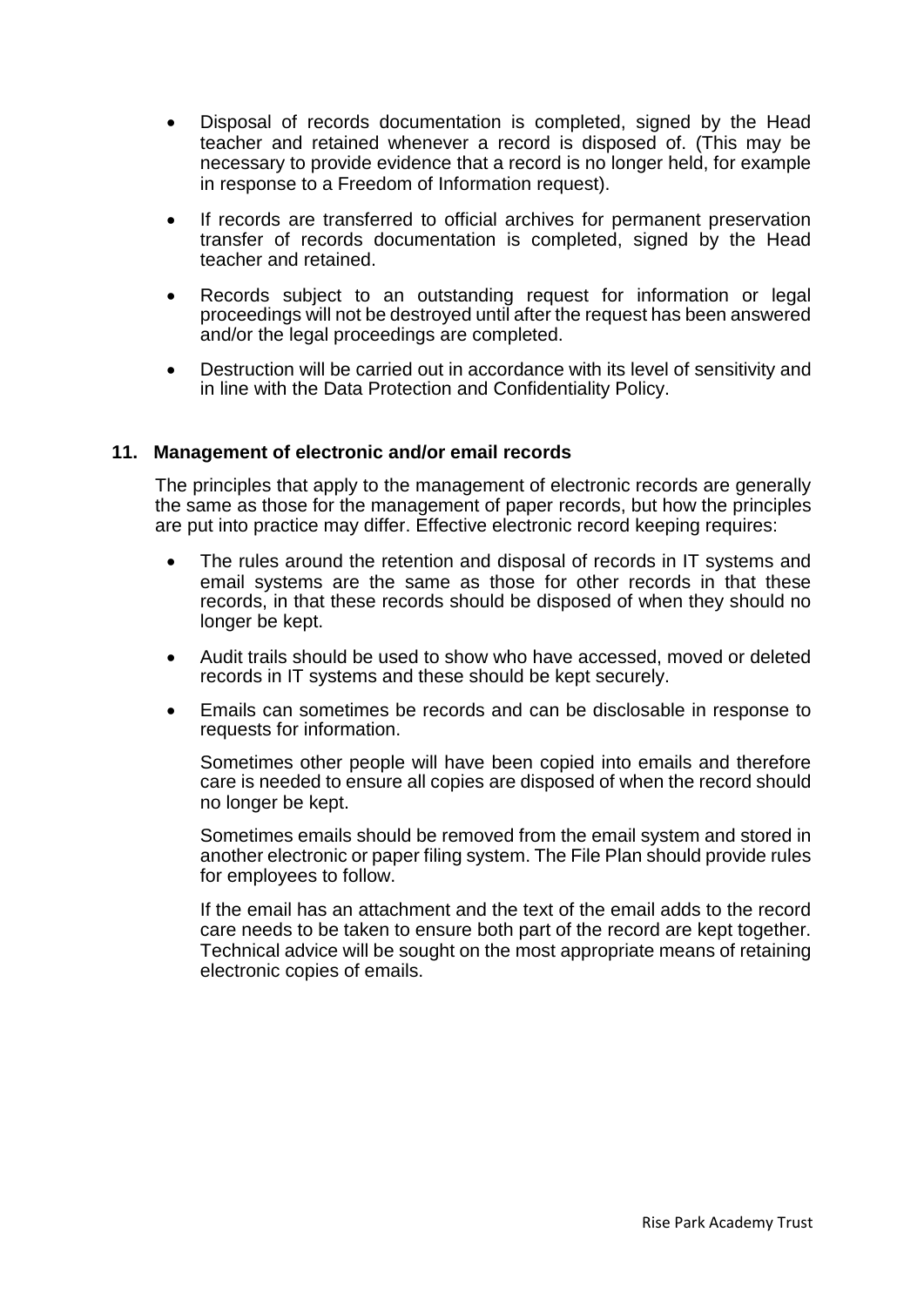#### **12. Roles and Responsibilities**

The Executive Headteacher, School Business Manager and Data Protection Officer are responsible for the following:

- <span id="page-11-0"></span>Creating a Records Management process to comply with this policy.
- Promoting compliance with this policy.
- Investigating non-compliance with this policy.
- Making decisions about and approving retention and disposal or transfer to permanent archive.

#### **13. Audit**

Records Management policy, standards and procedures will be audited periodically as part of the annual internal audit work plan, to ensure compliance.

#### **14. Monitoring and Review**

The current version of this policy and any supporting information can be found on the school's website. This policy and all supporting procedures will be reviewed as it is deemed appropriate but no less frequently than every 12 months, and re-approved every 3 years.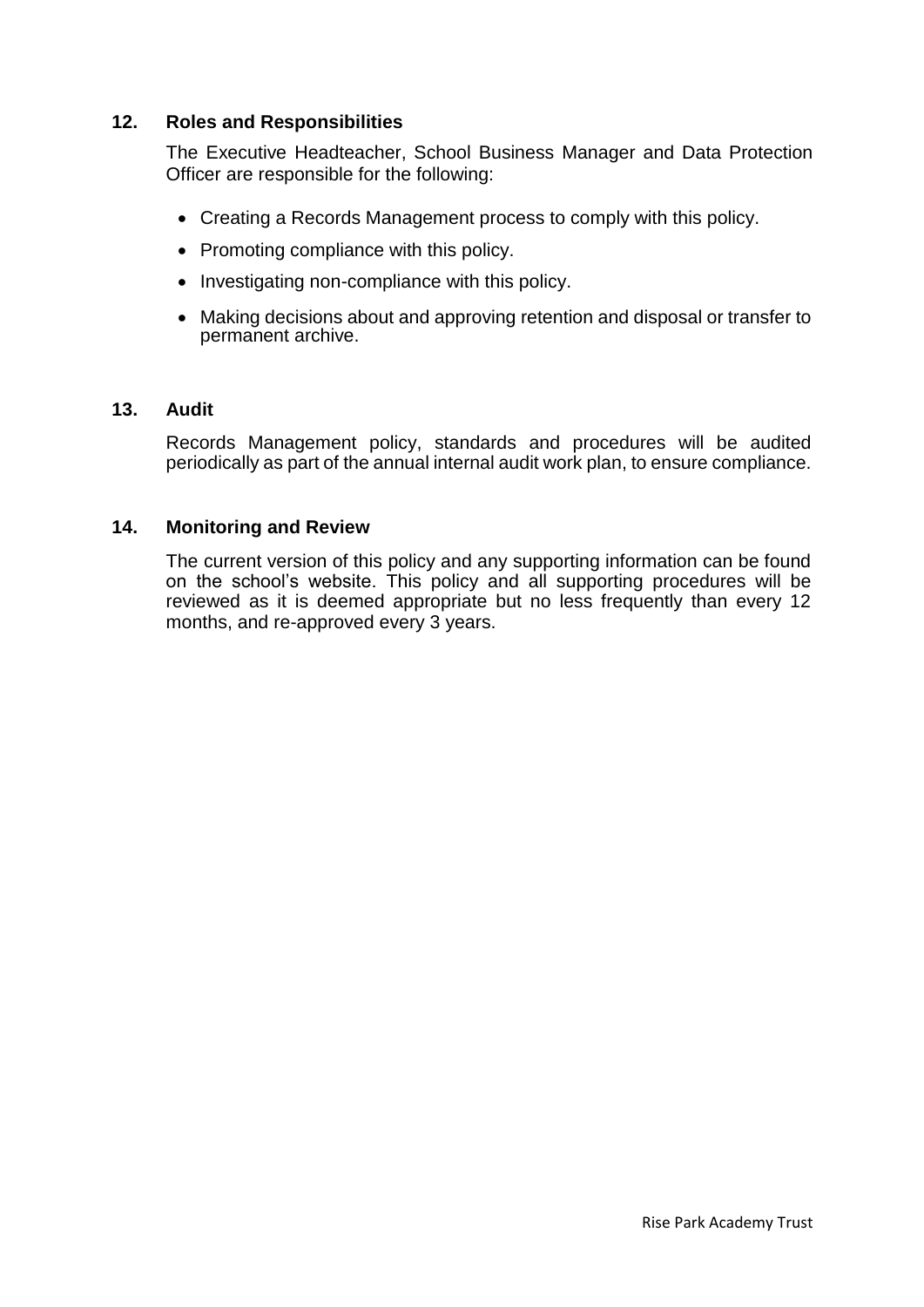#### <span id="page-12-0"></span>**Appendix A – Standards and Compliance**

#### **Data Protection Act 1998**

Principles setting out how the council must deal with personal information and the right for individuals to gain access to the personal data that is held about them.

#### **Freedom of Information Act 2000**

Public access rights to all information held by a public authority, other than that which is exempt. In addition the Section 46 Code of Practice gives guidance on good practice in records management.

#### **Environmental Information Regulations 2002**

Public access rights to environmental information.

#### **Local Government Act 1972**

Section 224 of the Act requires local authorities to make proper arrangements in respect of the records they create.

#### **Public Records Acts of 1958 and 1967**

All public bodies have a statutory obligation to keep records in accordance with the Public Records Act. This places the responsibility on government departments and other organisations within the scope of the Act for making arrangements for selecting those of their records, which ought to be permanently preserved, and for keeping them in proper conditions. Parts of this Act have been superseded – particularly by the FOIA.

#### **Limitation Act 1980**

Has particular relevance to applying appropriate retention periods. For example, in regard to financial records, the Act "provides that an action to recover any sum recoverable by any enactment shall not be brought after the expiration of six years from the date on which the cause of the action accrued".

#### **Health and Safety at Work Act 1974**

Influences how long records relating to Health and Safety incidents should be retained.

#### **Human Rights Act 1998**

Particular relevance in relation to an individual"s right to privacy.

#### **Information Security Management System requirements: ISO 27001**

This is complementary to ISO 17799 and defines the requirements for an Information Security Management System (ISMS). This, effectively, describes the process for creating an ISMS, implementing and managing the governance and controls described in ISO 17799.

#### **Code of practice for Legal Admissibility: BIP 0008**

Provides a framework and code of good practice for the implementation and operation of information storage systems, whether or not any information held therein is ever required as evidence in event of a dispute.

#### **Retention Guidelines for Schools - Records Management Society**

Guidance for schools on the retention and disposal of records.